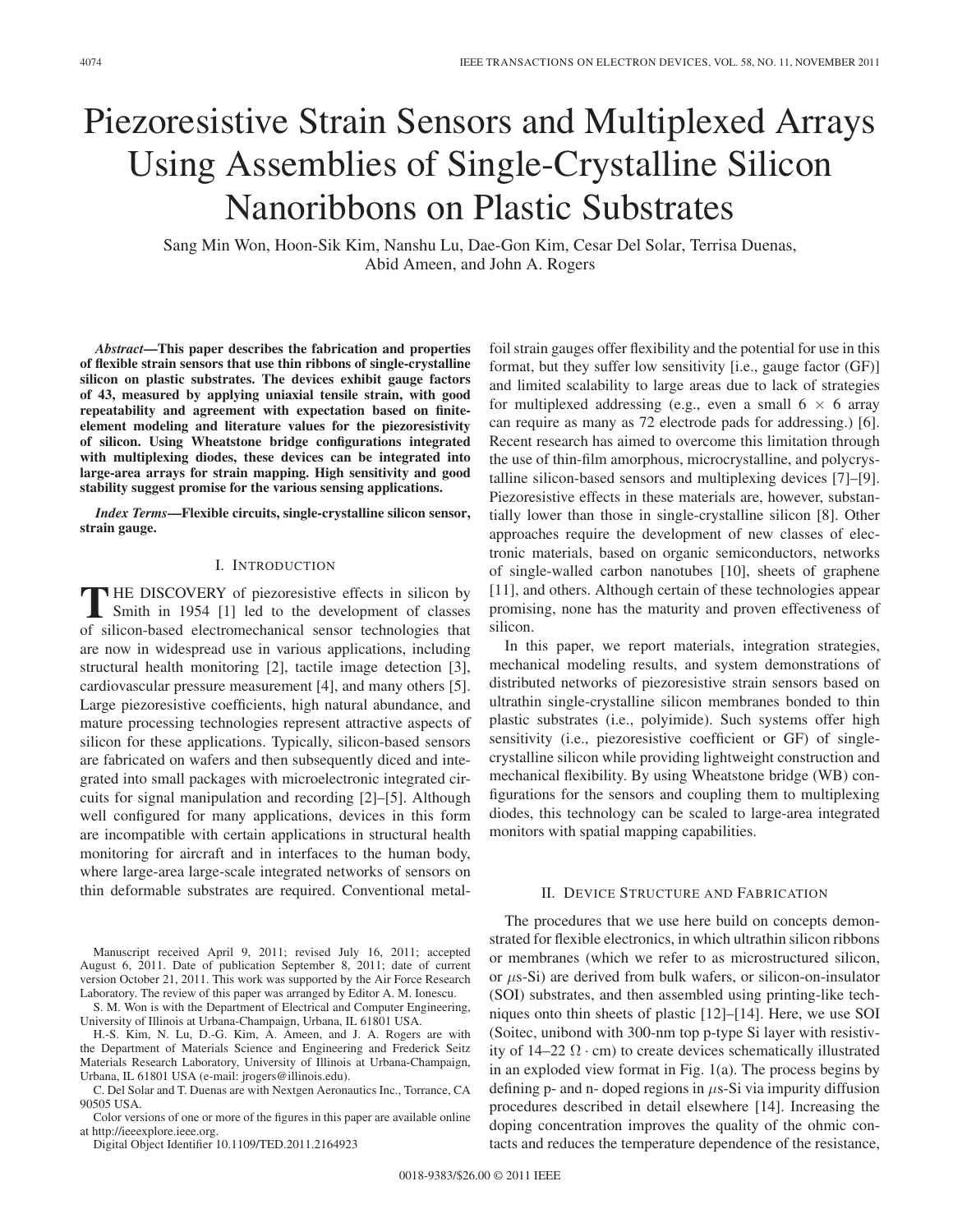

Fig. 1. (a) Schematic of a  $\mu$ s-Si resistor and a WB on a thin plastic substrate (Kapton;  $75-\mu m$  thick) (b) Secondary ion mass spectrometry results showing a boron impurity concentration of  $\sim$ 5 × 10<sup>18</sup>/cm<sup>3</sup> through the entire thickness of μs-Si strain gauge. (c) Top-view optical micrograph of a representative WB and an isolated  $\mu$ s-Si resistor. (d) Circuit diagram of the WB. A  $\pm$ 3 V input bias is applied between nodes B and D. The voltage difference between nodes A and C correlates to the uniaxial strain.

but at the expense of reductions in the piezoresistance factor (i.e., strain sensitivity or GF) [15], [16]. With a boron concentration of  $\sim$  5 × 10<sup>18</sup>/cm<sup>3</sup>, silicon is sufficiently doped to provide good ohmic contacts. Furthermore, at this concentration, the temperature dependence (i.e., temperature coefficient of resistance or TCR) is reduced by a factor of  $\sim$ 5× [15], whereas the longitudinal piezoresistance factor is maintained to ∼80% [16] of its value at concentrations of  $1 \times 10^{16}$ /cm<sup>3</sup>. By precisely controlling the diffusion temperature and duration, approximately uniform concentrations of boron ( $\sim$ 5 ×  $10^{18}/\text{cm}^3$ ) can be achieved throughout the thickness (i.e., 300 nm) of the silicon used here, as illustrated in Fig. 1(b). We then print  $\mu$ s-Si on a polyimide substrate (DuPont Kapton(R) 100E film,  $75$ - $\mu$ m thickness) spin cast with a thin adhesive layer of polyamic acid (Sigma Aldrich Inc.), as described in detail elsewhere [12]–[14]. We use a simple strain gauge geometry, in which a layer of  $SiO<sub>2</sub>$  (200 nm deposited by plasma-enhanced chemical vapor deposition) and metallization of Cr/Au (50 nm/ 200 nm deposited by electron beam evaporation) serve as interlayer dielectric (ILD) and electrodes, respectively. Fig. 1(c) provides optical images of a strain gauge that uses a WB design with four separate  $\mu$ s-Si resistors, as well as a separate isolated  $\mu$ s-Si resistor, all on a polyimide substrate. The corresponding circuit schematic appears in Fig. 1(d); power is applied to nodes A and C, whereas output voltages are measured between nodes B and D. Imbalances between the voltage drops across the four resistors, caused by strains, lead to changes in  $V_{\text{out}}$ . We note that the devices can be stretched along different uniaxial modes, or in biaxial or other configurations. More complex layouts of strain gauges are, however, needed to characterize multiple strain components.



Fig. 2. (a) Fractional change in resistance  $(\Delta R/R_0)$  of a  $\mu$ s-Si resistor as a function of the applied longitudinal tensile strain; the slope corresponds to a GF of 43. (b) Contour plot of strain calculated by FEM in a  $\mu$ s-Si resistor and a WB for a strain of 0.1% applied to the polyimide substrate in the longitudinal direction. (c) Change in output voltage  $\Delta V_{\text{out}}$  from a WB as a function of uniaxial tensile strain. (d) Voltage output from a WB measured at different stages of fatigue testing, which involves 1000 bending cycles to different radii of curvature  $R$  indicated in the legend. For current designs, the minimum bending radius is  $\sim$ 3 mm. (e) Fractional change in resistance ( $\Delta R/R_0$ ) of a μs-Si resistor as a function of temperature from 40 °C to 80 °C, indicating a TCR of  $1.5 \times 10^{-3} /$ °C and  $7.0 \times 10^{-3} /$ °C for unstrained and strained conditions, respectively. (f) Change in output voltage  $\Delta V_{\text{out}}$  from a WB as a function of various temperatures from 40 °C to 80 °C.

#### III. RESULT AND DISCUSSION

Uniaxial tensile strain applied along the lengths of resistor devices reveals its strain-induced changes in resistance. Fig. 2(a) shows a representative set of data from a device that incorporates a strip of silicon with dimensions of  $20 \times 200 \ \mu m^2$ ; the inset provides a schematic. The resistance linearly varies with tensile strain throughout this range; the effective GF of this heterogeneous system is ∼43 derived by

$$
GF = \frac{\Delta R}{R \times \varepsilon_{\rm app}}\tag{1}
$$

where  $\varepsilon_{\rm app}$  is the applied strain onto the polyimide substrate.

Since the mechanical properties (e.g., moduli) of silicon and the polyimide substrate differ by nearly a factor of 100, the GF measured in this manner does not directly yield the value for the  $\mu$ s-Si. An analysis by finite-element modeling (FEM) yields distributions of strain that can be then used to determine intrinsic GF values (i.e.,  $GF_{Si}$ ). Fig. 2(b) presents a plot of the calculated strain on the top layer of the silicon resistor and the WB strain gauge for an applied tensile strain of 0.1% along the vertical direction. The FEM results indicate that the strain in the silicon is approximately  $0.045\%$  when a strain of  $0.1\%$  is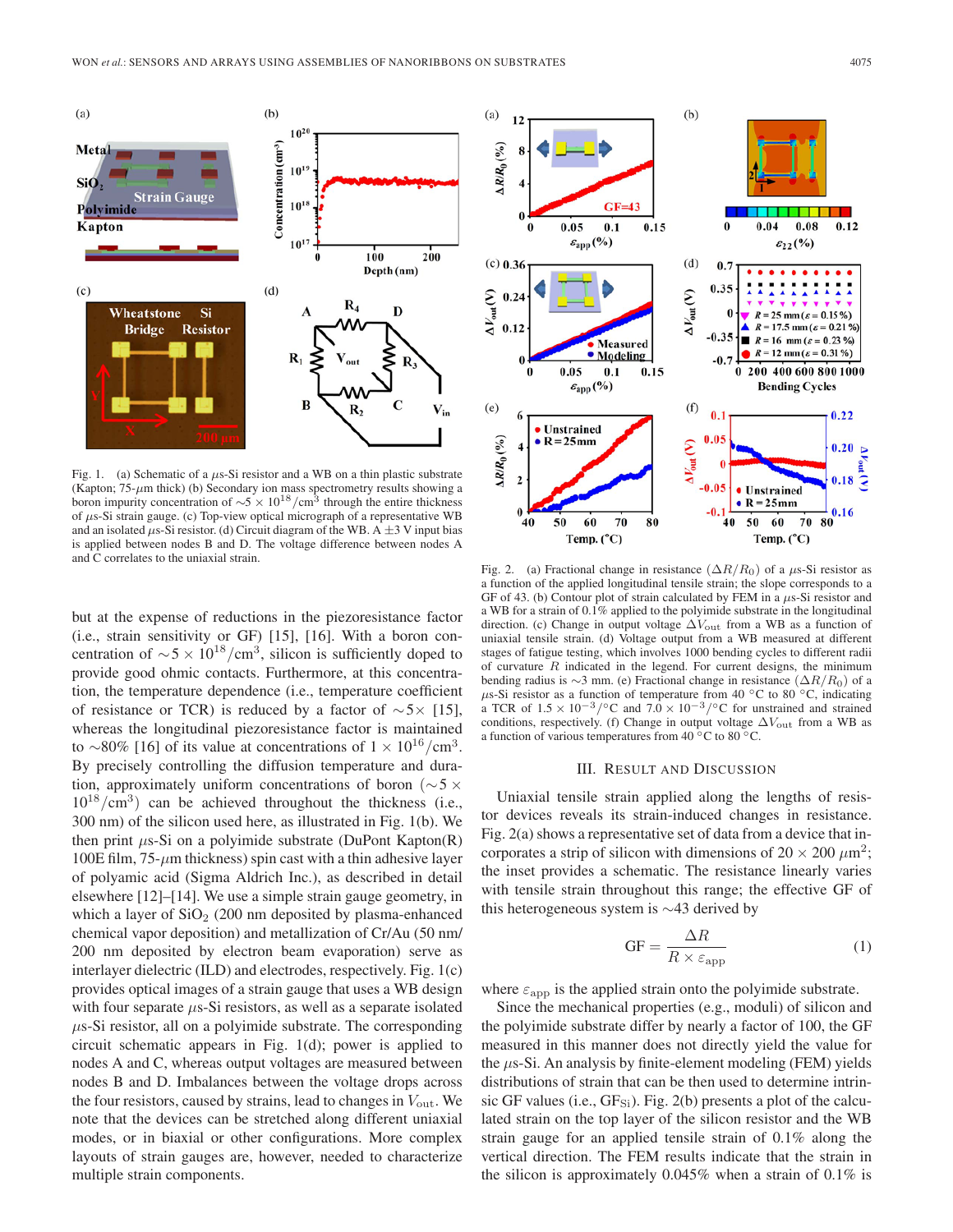applied to the polyimide substrate for a device that has overall dimensions (i.e., silicon and surrounding polyimide) of 30 mm  $\times$  1 mm. The value of GF<sub>Si</sub> can be calculated by

$$
GF_{Si} = GF \cdot \frac{\varepsilon_{app}}{\varepsilon_{Si}}.\t(2)
$$

For GF = 43 at an applied strain  $\varepsilon = 0.1\%$ , the true strain in silicon  $\varepsilon_{\text{Si}} = 0.045\%$ , such that GF<sub>Si</sub> is found to be ∼97. The intrinsic GF of [110] Si can be analytically calculated by the following equation [17]:

$$
GFSi[110] = \alpha \pi_{Si[110]} ESi[110]= 0.8 \times 71.8 \times 10-11 \times 168 \times 109= 96.49
$$
 (3)

where  $\alpha$  is a correction coefficient accounting for different doping concentrations [16],  $\pi$  is the piezoresistive coefficient, and  $E$  represents Young's modulus. This calculated  $GF_{Si}$  value is in excellent agreement with our experiment and modeling result.

Fig. 2(c) shows the change in the output voltage of a WB strain gauge under  $\pm 3$  V input bias as a function of applied uniaxial tensile strain [see the inset in Fig. 2(c)]. To model the voltage, we use the well-known equation

$$
\frac{V_{\text{out}}}{V_{\text{in}}} = \frac{R_4}{R_3 + R_4} - \frac{R_2}{R_1 + R_2} \tag{4}
$$

where R denotes the resistance of each bridge (i.e., each  $\mu$ s-Si resistor) and can be calculated by

$$
R = R_0(1 + \text{GF} \cdot \varepsilon) \tag{5}
$$

where  $\varepsilon$  is the applied strain, and  $R_0$  is the initial resistance of each bridge. These gauges are sensitive to both in-plane and bending strains. For samples under uniaxial tension,  $\varepsilon$  is the applied tensile strain; for samples under pure bending (i.e., bent around a cylindrical tube),

$$
\varepsilon = \frac{h}{2r} \tag{6}
$$

where  $h$  is the sample sheet thickness, and  $r$  is the bending radius. Simulation based on (4) and (5) result agrees well with measured results, as illustrated in Fig. 2(c).

The mechanical fatigue properties of these devices are important to understand due to the mechanically brittle nature of silicon and to the stresses that concentrate at the interface between silicon and the underlying polyimide. For this purpose, we measured the change in output voltage for many cycles of bending to various radii. The results in Fig. 2(d) show that the changes in output voltages do not vary in any appreciable way to bending radii from 25 to 12 mm with up to 1000 cycles. These data suggest mechanically robust construction and stable operation. Another parameter of practical concern is sensitivity to variations in temperature. Fig. 2(e) presents the resistance of a μs-Si resistor as a function of temperature. The extracted TCR of  $1.5 \times 10^{-3}$ /°C is comparable to literature values for p-type silicon with  $\sim 10^{18}/\text{cm}^3$  dopant concentration [15]. The value



Fig. 3. (a) Schematic of a mapping array of  $\mu$ s-Si strain gauges, with  $\mu$ s-Si p-n diodes for multiplexed addressing. (b) Optical image of a representative array on a plastic substrate (Kapton); the inset on top and bottom left gives a circuit diagram and a top view of a single unit cell, respectively. (c) Current–voltage characteristics of a p-n diode with dimensions of  $180 \times$ 180  $\mu$ m<sup>2</sup> and a thickness of 300 nm. The blue and red curves correspond to linear and semilog plots. (d) Change in output voltage  $\Delta V_{\rm out}$  from a WB as a function of bending radius; positive and negative radii correspond to bending in the outward and inward directions, respectively. The red dots and blue lines correspond to experimental measurements and modeling results, respectively.

reduces to  $7.0 \times 10^{-3}$ /°C, perhaps due to the carrier repopulation induced by valence band splitting [18], for a device bent to a radius of 25 mm. The reduction of GF in high temperature, as a consequence, is comparable to silicon piezoresistors reported elsewhere [19]. For strain gauges in WB configurations, same TCR associated with four  $\mu$ s-Si resistors yields minimal temperature effect in the unstrained condition, although the temperature can affect the device performance in the strained state. According to Fig. 2(c) and (f), the voltage induced by bending to a radius of 25 mm or, equivalently, by applying 0.15% tensile strain overwhelms the voltage induced by changes in temperature for an operating range from 40  $\degree$ C to 80 °C.

Electrically integrating these strain gauges with p-n diodes can yield distributed networks of sensors with multiplexed readout for large area applications. An additional ILD layer (SU-8 2; MicroChem Corporation) resides between the first and second metal layers to separate the bias and data lines. For multiplexing, we chose p-n diodes over transistors due to their relative simplicity in construction and operation. Fig.  $3(a)$ shows the layout of such a system, where anodes of two p-n diodes are connected at the output nodes of each WB. In this structure, all WBs in each row share a single bias line for one of their two input nodes, and all WBs in an array share a −3 V bias line for their other input node (e.g., six rows require a total of seven bias lines, i.e., six bias line for each row and one −3 V bias line for the entire set.). Each column also shares a line that is connected to the cathodes of the p-n diodes in that column. Multiplexing operates by applying  $+3$  V to the input bias line of each row, in turn, while holding the bias of all the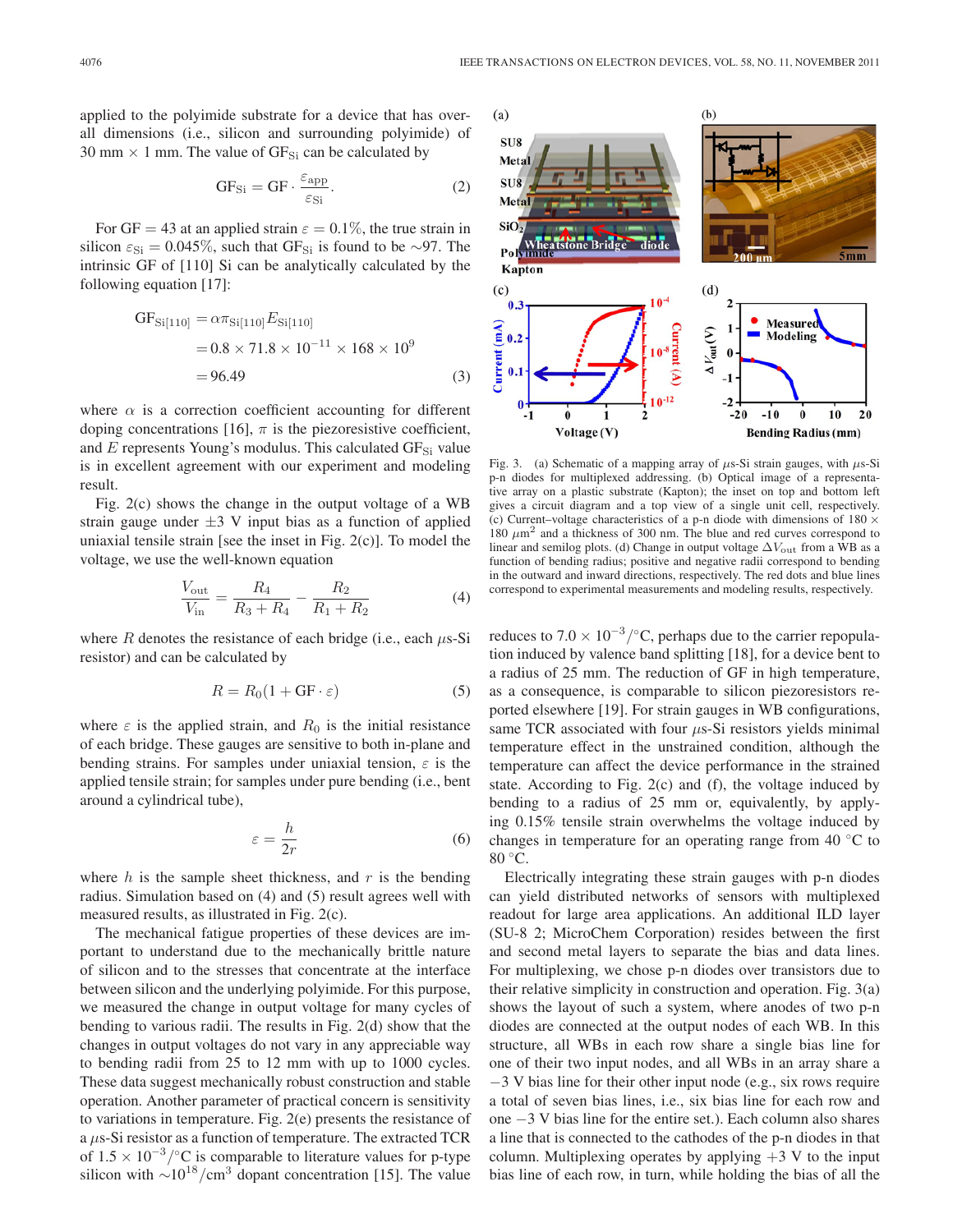

Fig. 4. Operation of the integrated array of  $\mu$ s-Si strain sensors, with  $\mu$ s-Si p-n diodes for multiplexed addressing, showing responses to bending in configurations, which induce uniform tensile and compressive strains, and a combination of these two. The bending radius is ∼18 mm.

other rows at −3 V. Voltages at the output nodes of all WBs in this condition result in  $-3$  V, except the one that indicates the strain-induced voltage, for the WBs in a row with  $+3$  V input line. This condition causes the diodes in all columns, except the one at the "on" row, to be reverse biased. As a result, the output from each column only has a contribution from the WB that is biased "on" in that column. Fig. 3(b) shows the optical image of the array, and the inset provides an image of a single unit cell. Fig. 3(c) presents the electrical characteristic of integrated p-n diodes. The off current is 85 nA at a reverse bias of 1 V; the value passes 0 A at a forward bias of 0.1 V.

Fig. 3(d) shows the operation of a multiplexed  $6 \times 6$  array of sensors, measured at various bending radii. The red dots indicate the average output value from the array; the blue lines represent the output voltage derived from (1). The sign of the output voltage depends on the stress condition (i.e., tensile or compressive), as shown in the graph where positive and negative bending radii corresponding to tensile and compressive states, respectively, are indicated. Fig. 4 shows the operation of the array, operated in a spatial mapping mode, under tensile and compressive, and a combination of these two conditions, achieved by different bending configurations.

### IV. CONCLUSION

This paper has presented a flexible strain mapping technology and multiplexing strategy that uses printed micro/ nanostructures for single-crystalline silicon for gauges and p-n diodes on plastic substrates. Mechanical and electrical measurements show good stability and high sensitivity well suited for many applications in structural health monitoring and others. Extensions of these ideas can be used with stretchable or curvilinear substrates to address demanding requirements in strain mapping in biomedical applications.

## ACKNOWLEDGMENT

S. M. Won would like to thank R.-H Kim for the photograph assistance.

#### **REFERENCES**

- [1] C. S. Smith, "Piezoresistance effect in germanium and silicon," *Phys. Rev.*, vol. 94, no. 1, pp. 42–49, Apr. 1954.
- [2] J. P. Lynch, A. Partridge, K. H. Law, T. W. Kenny, A. S. Kiremidjian, and E. Carryer, "Design of piezoresistive MEMS-based accelerometer for integration with wireless sensing unit for structural monitoring," *J. Aerosp. Eng.*, vol. 16, no. 3, pp. 108–114, Jul. 2003.
- [3] S. Sugiyama, K. Kawahata, M. Yoneda, and I. Igarashi, "Tactile image detection using a 1k-element silicon pressure sensor array," *Sens. Actuators A, Phys.*, vol. 22, no. 1–3, pp. 397–400, Jun. 1989.
- [4] H.-L. Chau and K. D. Wise, "An ultraminiature solid-state pressure sensor for a cardiovascular catheter," *IEEE Trans. Electron Devices*, vol. 35, no. 12, pp. 2355–2362, Dec. 1988.
- [5] R. Bogue, "MEMS sensors: Past, present and future," *Sens. Rev.*, vol. 27, no. 1, pp. 7–13, 2007.
- [6] A. L. Window, *Strain Gauge Technology*. New York: Springer-Verlag, 1992.
- [7] D. Caputo, G. de Cesare, M. Gavesi, and F. Palma, "a-Si:H alloy for stress sensor application," *J. Non-Cryst. Solids*, vol. 338–340, pp. 725–728, Jun. 2004.
- [8] L. Zhou, S. Jung, E. Brandon, and T. N. Jackson, "Flexible substrate micro-crystalline silicon and gated amorphous silicon strain sensors,' *IEEE Trans. Electron Devices*, vol. 53, no. 2, pp. 380–385, Feb. 2006.
- [9] E. S. Hwang and Y. J. Kim, "Flexible polysilicon strain gauge array," *Jpn. J. Appl. Phys.*, vol. 42, no. 7B, pp. 810–813, Jul. 2003.
- [10] P. Dharap, Z. Li, S. Nagarajaish, and E. V. Barrera, "Nanotube film based on single-wall carbon nanotubes for strain sensing," *Nanotechnology*, vol. 15, no. 3, pp. 379–382, Mar. 2004.
- [11] A. Sakhaee-Pour, M. T. Ahmadian, and A. Vafai, "Potential application of single-layered graphene sheet as strain sensor," *Solid State Commun.*, vol. 147, no. 7/8, pp. 336–340, Aug. 2008.
- [12] J.-H. Ahn, H.-S. Kim, K. J. Lee, S. Jeon, S. J. Kang, Y. Sun, R. G. Nuzzo, and J. A. Rogers, "Heterogeneous three-dimensional electronics by use of printed semiconductor nanomaterials," *Science*, vol. 314, no. 5806, pp. 1754–1757, Dec. 2006.
- [13] J.-H. Ahn, H.-S. Kim, E. Menard, K. J. Lee, Z. Zhu, D.-H. Kim, R. G. Nuzzo, and J. A. Rogers, "Bendable integrated circuits on plastic substrates by use of printed ribbons of single-crystalline silicon," *Appl. Phys. Lett.*, vol. 90, no. 21, pp. 213501-1–213501-3, May 2007.
- [14] D.-H. Kim, W. M. Choi, J.-H. Ahn, H.-S. Kim, J. Song, Y. Huang, Z. Liu, C. Lu, C. G. Koh, and J. A. Rogers, "Complementary logic gates and ring oscillators on plastic substrates by use of printed ribbons of single-crystalline silicon," *IEEE Electron Device Lett.*, vol. 29, no. 1, pp. 73–76, Jan. 2008.
- [15] P. Norton and J. Brandt, "Temperature coefficient of resistance for pand n-type silicon," *Solid State Electron.*, vol. 21, no. 7, pp. 969–974, Jul. 1978.
- [16] R. Hull, *Properties of Crystalline Silicon*. London, U.K.: IET, 1999, pp. 425–427.
- [17] C. Liu, *Foundations of MEMS*. Englewood Cliffs, NJ: Prentice-Hall, 2006, pp. 214–215.
- [18] S. Middelhoek and S. A. Audet, *Silicon Sensors*. London, U.K.: Academic, 1989.
- [19] Y. Kanda, "A graphical representation of the piezoresistance coefficients in silicon," *IEEE Trans. Electron Devices*, vol. ED-29, no. 1, pp. 64–70, Jan. 1982.

**Sang Min Won**, photograph and biography not available at the time of publication.

**Hoon-Sik Kim**, photograph and biography not available at the time of publication.

**Nanshu Lu**, photograph and biography not available at the time of publication.

**Dae-Gon Kim**, photograph and biography not available at the time of publication.